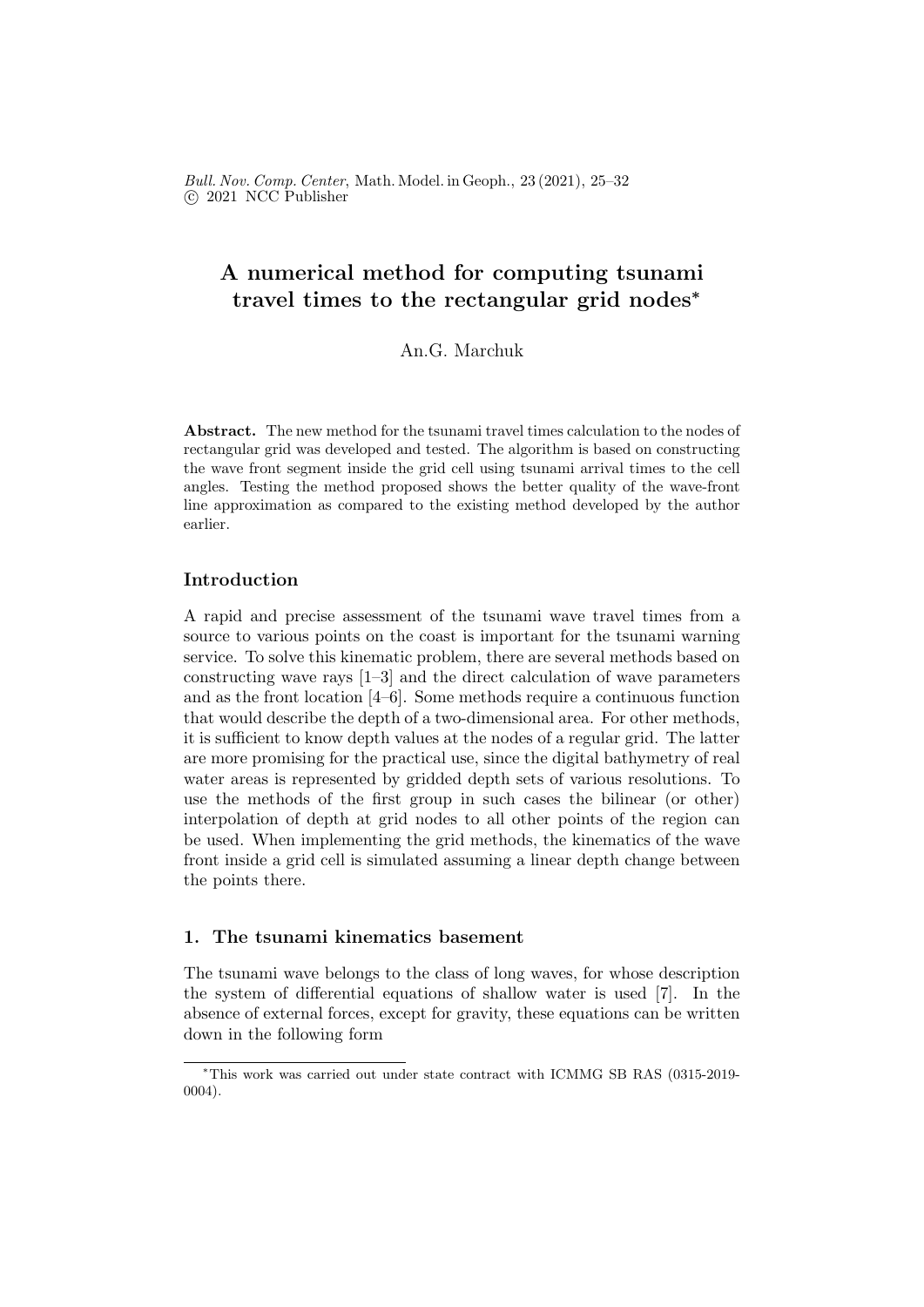$$
H_t + (uH)_x + (vH)_y = 0,
$$
  
\n
$$
u_t + uu_x + vu_y + gH_x = gD_x,
$$
  
\n
$$
v_t + uv_x + vv_y + gH_y = gD_y,
$$
\n(1)

where  $H(x, y, t) = \eta(x, y, t) + D(x, y, t)$  is the full thickness of a water layer,  $\eta(x, y, t)$  in the vertical water surface displacement (the wave height),  $D(x, y)$  is the depth, u and v are the components of a water flow velocity vector,  $q$  is the acceleration of gravity. It follows from equations (1) that the wave front velocity does not depend on the tsunami parameters (length and height) and is expressed by the so-called Lagrange formula [7]

$$
c = \sqrt{gD}.\tag{2}
$$

It also follows from the same system of equations (1) that the wave front moves forward with the velocity indicated in the Lagrange formula (2) in the normal direction to this wave front line. It should be noted that due to the amplitude nonlinearity, the velocity of the crest of the wave slightly differs from the velocity of the front and is expressed as

$$
c = \sqrt{g(D+\eta)}.\tag{3}
$$

We will numerically calculate the kinematics of the tsunami wave front, so formula (2) will be used in the numerical algorithm. Let us assume that inside a grid cell, the depth changes according to the linear law. Let us find the travel time of the tsunami wave between two points, the distance between which is equal to  $L$ , and the depth linearly varies from the value  $H_1$  to the value  $H_2$ . Let us introduce an auxiliary value, i.e. the bottom inclination angle tg  $\alpha = (H_2 - H_1)/L$ . Then the travel time along the straight route with the length  $L$  is determined in the form

$$
T = \int_0^L \frac{dl}{\sqrt{g(H_1 + l \tan \alpha)}} = \frac{1}{\sqrt{g \tan \alpha}} \int_0^L \left( l + \frac{H_1}{\tan \alpha} \right)^{-1/2} d\left( l + \frac{H_1}{\tan \alpha} \right)
$$
  
= 
$$
\frac{2}{\sqrt{g \tan \alpha}} \left( l + \frac{H_1}{t g \alpha} \right)^{1/2} \Big|_0^L = \frac{2}{\sqrt{g \tan \alpha}} \cdot \frac{\sqrt{H_2} - \sqrt{H_1}}{\sqrt{\tan \alpha}}
$$
  
= 
$$
\frac{2}{\sqrt{g \tan \alpha}} \cdot \frac{H_2 - H_1}{\sqrt{H_2} + \sqrt{H_1}} = \frac{2L}{\sqrt{g H_2} + \sqrt{g H_1}}.
$$
(4)

Therefore, the travel time of the tsunami wave between two points inside the grid cell is equal to the distance between them divided by the arithmetic mean of the tsunami velocities at these nodes. It should be noted that over an uneven bottom, the optimal route along which the disturbance propagates in the shortest time will not always be a straight line. However, for short distances, the difference in the travel time between the movement along the optimal trajectory and the line segment can be neglected.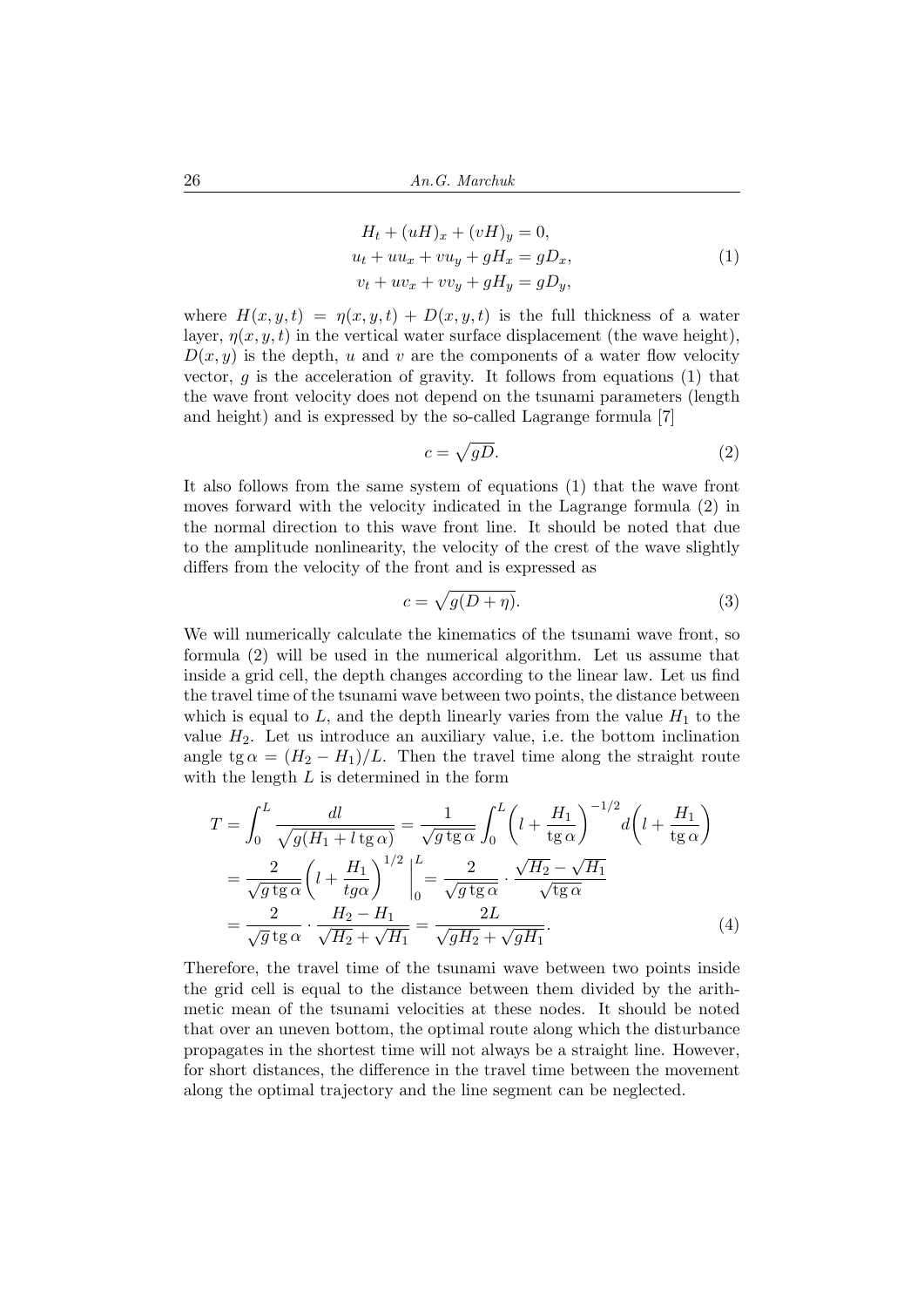#### 2. Description of the method

The tsunami wave front moves in the direction of the external normal to the line of this front, which can be defined as the separation border between the points of the water area where the disturbance has already arrived by this moment and all other points of the area [8]. Publication [9] proposes a numerical method of orthogonal advance of the wave front for the simulation of the tsunami kinematics. But its implementation requires information about the depth values at any location in the area, which can be obtained using the bilinear interpolation of the grid bathymetry.

In the method, proposed the direction of the outer normal to the wave front line is geometrically determined based on the wave arrival times at the nodes of a regular grid, where the depth values are known. The essence of the method is to calculate the wave arrival time at the considered node of the grid from a segment of the wave front, which can be correctly built based on the grid travel-time data calculated at that moment. Now we describe the method as it is. At the initial moment, at all nodes of the calculation grid, we set the time values  $t(i, j) = -1$ ,  $i = 1, \ldots, i_{\text{max}}, j = 1, \ldots, j_{\text{max}}$ . At the grid nodes located inside a ્ર tsunami source, we equate to zero the values of  $t(i, j)$ . After that, we begin to look through the points of the area where  $t(i, j) = -1$  and calculate the wave arrival times. It is clear that the arrival time can be found only at the nodes having neighbors where the travel times are non-negative. As an example, Figure 1 shows the grid nodes located inside the round-shaped tsunami source (where  $t(i, j) = 0$ ) which border with the nodes where the wave arrival times are unknown.

There are not many versions for the relative position of those nodes of the calculation grid, where the tsunami arrival time has been found bordering those where the arrival



Figure 1. The location of the rectangular grid nodes representing the initial circular wave front. The length of the spatial steps along the abscissa and the ordinate axes are  $\Delta x$  and  $\Delta y$ , respectively

time has not been found yet. Only three configurations of the relative location of such nodes are possible without taking into account their orientation on the plane. They are shown in Figure 2.

In this figure, the grid nodes, where the tsunami arrival times are already known, are shown with squares, and the grid nodes, where the times to be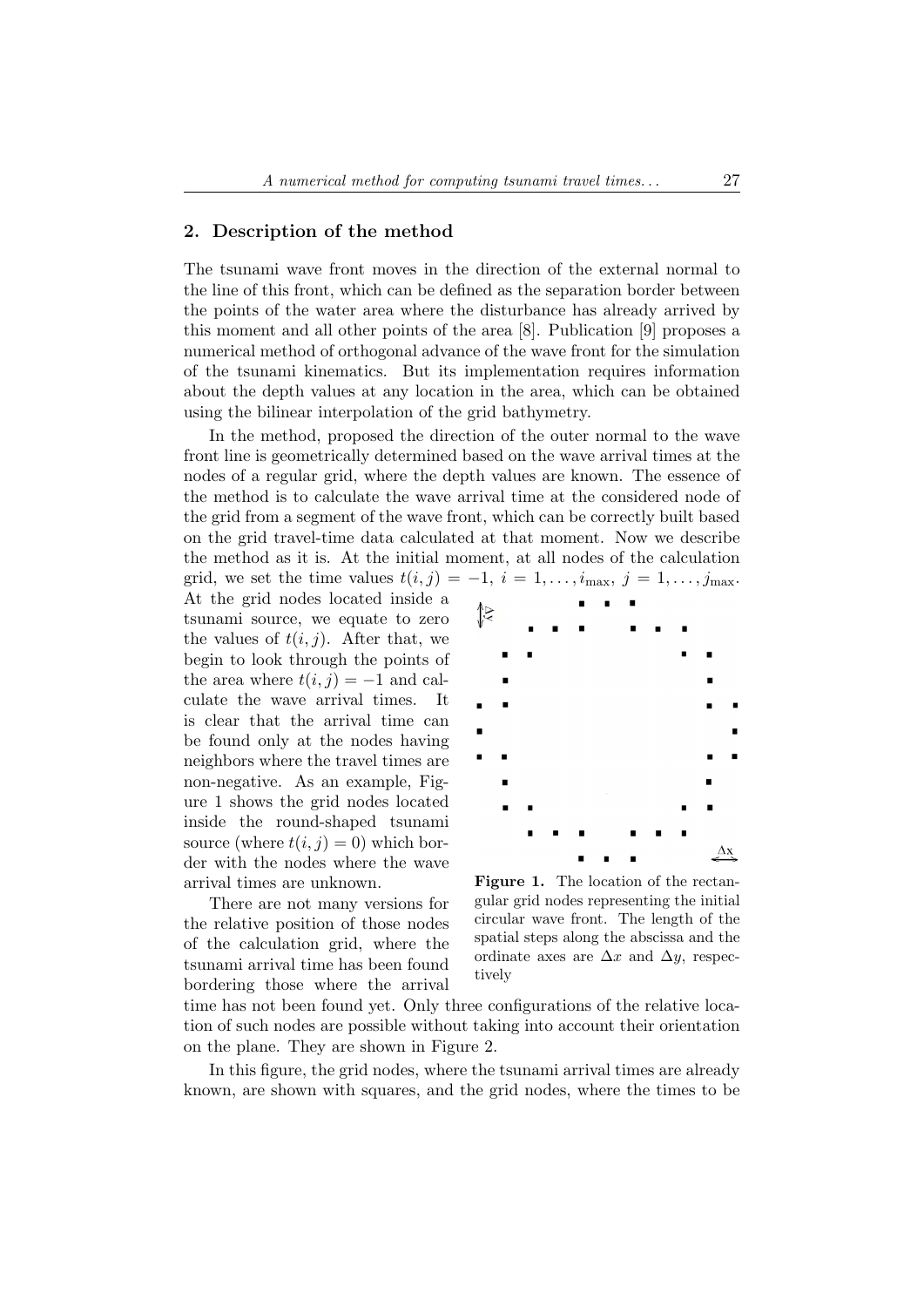

Figure 2. The possible configurations for the computation of the wave arrival time to the grid node  $(i, j)$ 

determined, are drawn as circles. The node configurations shown in Figure 2 may be oriented at other angles. In the configuration shown in Figure 2a the grid node with indices  $(i + 1, j - 1)$  may not exist. The algorithm for calculating the tsunami travel time at the computation grid node located as in Figure 2a will be described in this study. Figure 3 shows the scheme of this calculation, based on simple geometric constructions.



Figure 3. The scheme for calculating the arrival time at the point A based on the known arrival times of the wave at the points  $B, C$  and  $D$ . At the angles of the cell, depths are given

Let us consider the calculation grid cell, where it is necessary to determine the wave arrival time  $T_A$  at the point A when the tsunami arrival times  $T_B$ ,  $T_C$ and  $T_D$  at the other three grid points of the cell  $B, C$  and  $D$  are known (see Figure 3). The depth values  $H_A$ ,  $H_B$ ,  $H_C$  and  $H_D$  are given for all angles of the cell. Let for the certainty  $T_B > T_D$ . In this case, the intersection point of the wave front segment corresponding to the time  $T_D$  and the segment BC (together with the angle  $\alpha$ ) can be found using formula (4). Considering that the velocity

of the intersection point of the front with the section BC is greater than the velocity of the wave front by  $1/\cos \alpha$  times, the value of  $\cos \alpha$  is calculated by the formula √

$$
\cos \alpha = \frac{(T_B - T_C)(\sqrt{gH_C} + \sqrt{gH_B})}{2\Delta y}.
$$
\n(5)

Further, it is easy to find the distance  $l$  from the point  $A$  to the wave front segment DE:

$$
l = \Delta y \cos \alpha. \tag{6}
$$

Now, to calculate the time when the tsunami reaches the point A, it is sufficient to find the depth at the point  $F$  determined by its coordinates. These coordinates  $X_F$  and  $Y_F$  are linked to the coordinates  $X_D$  and  $Y_D$  of the point  $D$  by the formulas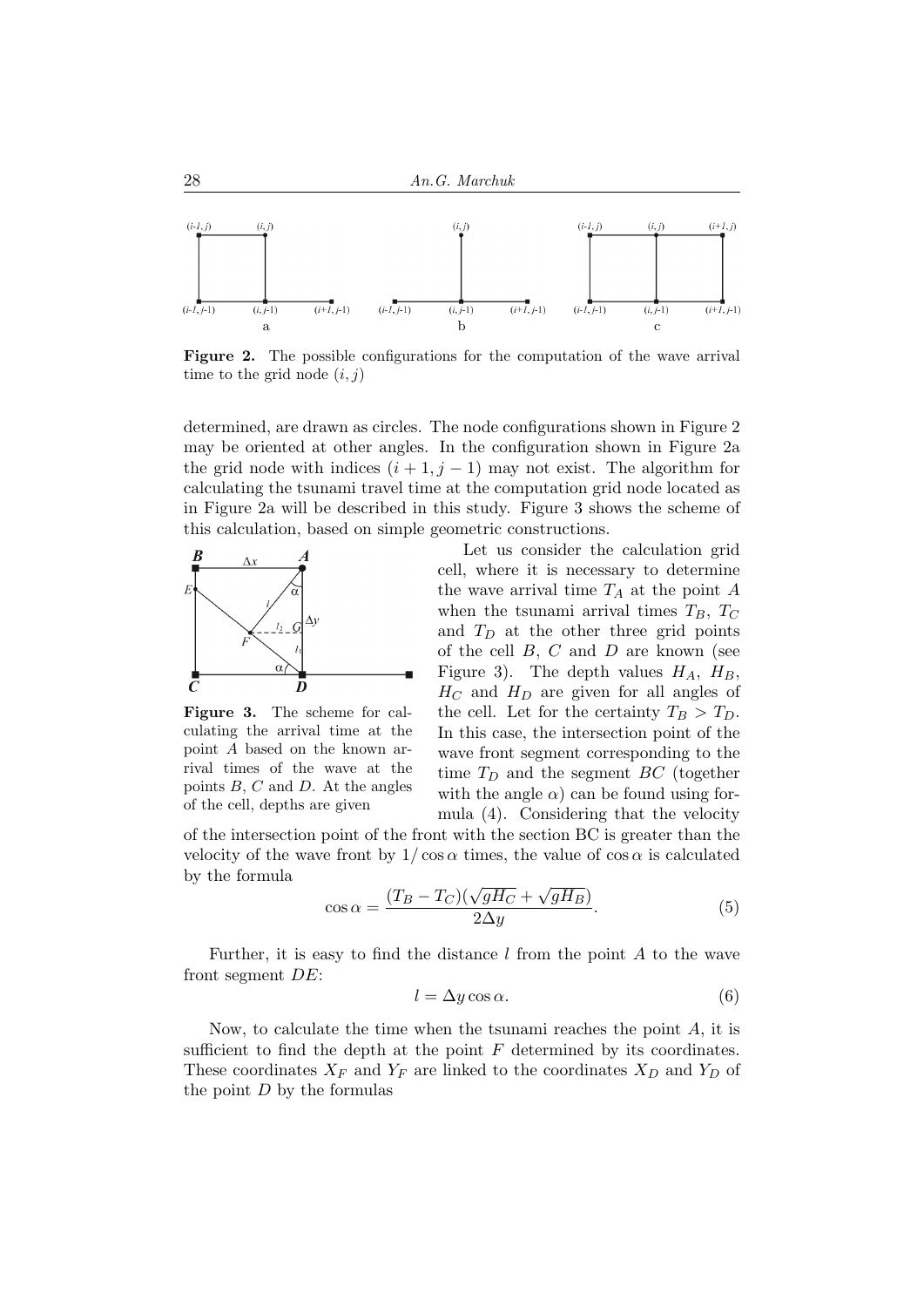$$
X_F = X_D - l_2 = X_D - l \sin \alpha
$$
,  $Y_F = Y_D + l_1 = Y_D + l \cos \alpha$ .

The depth at the point  $F$  is calculated by the bilinear interpolation using the coordinates of the point  $F$  inside the grid cell and the depth values at the angles of the considered cell

$$
H_F = \frac{H_C(X_D - X_F) + H_D X_F}{\Delta x} \cdot \frac{Y_B - Y_F}{\Delta y} + \frac{H_B(X_D - X_F) + H_A X_F}{\Delta x} \cdot \frac{Y_F}{\Delta y}.
$$
 (7)

As a result, the required time for the wave to enter the point A will be expressed in the form  $\sim$ 

$$
T_A = T_D + \frac{2l}{\sqrt{gH_A} + \sqrt{gH_F}},
$$

where l and the depth  $H_F$  are calculated from formulas (6) and (7) based on the known depth values at all the angles of the cell and the tsunami arrival time values at three of them (the points  $B, C$  and  $D$ ). Similarly, geometric constructions can help to calculate the wave travel times to grid nodes for other node configurations with known and unknown arrival times (see Figure 2b, c).

#### 3. Testing the method

First, we test the method proposed to find sequential positions of the wave front, which initially has a slope of 45 degrees to the abscissa axis (as well as to the ordinate axis). The depth at all the nodes of the  $2000 \times 1000$  km computational area is constant and is equal to 1000 m. The length of the spatial steps in both directions is the same and equal to 1000 m. The initial wave front was a line segment connecting the upper left angle of the computational domain with the middle of its lower border (Figure 4).

Now we will test the described algorithm on the known exact solution for the wave front above the parabolic bottom topography [10]. Consider the following task: in a gridded area with a size  $1000 \times 1000$  nodes, the depth increases from the lower border to the upper by the formula

$$
H_{ij} = 0.001(j + 100)^2, \quad i = 1, \dots, 1000, \quad j = 1, \dots, 1000.
$$

The length of the grid step in both directions is the same and is equal to 100 m. The initial position of the wave front coincides with the left border of the computational domain. Then we start a repeated search for all the nodes of the computation grid with the calculation of the tsunami arrival times to the right from the left border.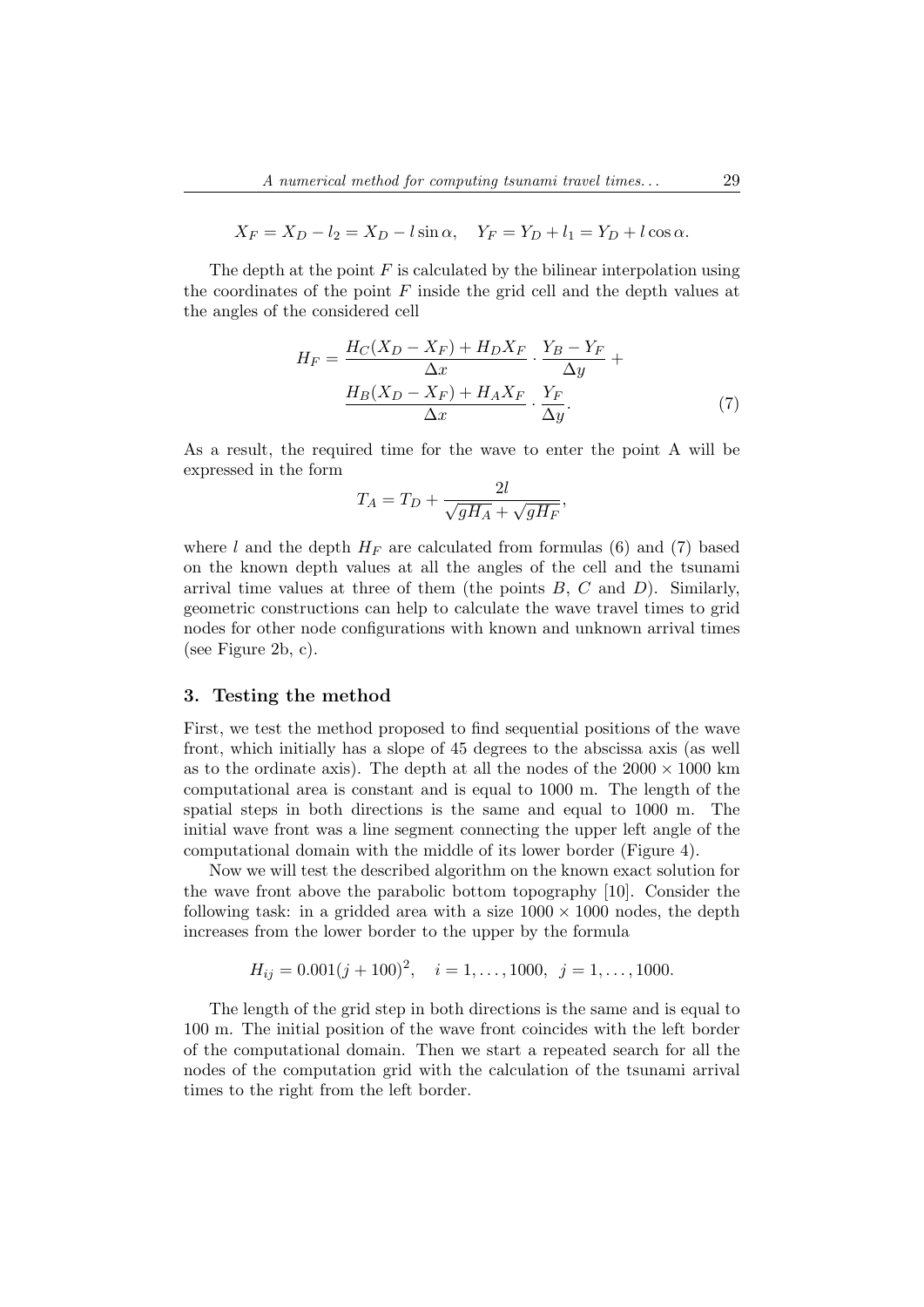

Figure 4. Sequential positions of the wave front when calculating the kinematics of the oblique front in an area with a constant depth. The zone of initial disturbance where  $t(i, j) = 0$  is colored by green



Figure 5. Tsunami wave front positions in the area with the parabolic bottom topography

Figure 5 visualizes the wave front positions every 200 seconds, built based on the results of the tsunami kinematics calculation by the method described. The figure shows that the wave front remains rectilinear throughout the tsunami propagation. This corresponds to the exact solution for such a model depth distribution in the area [10].

Another test for checking the correctness of the method is the simulation of the initially circular wave front kinematics in an area with a constant depth. Theoretically, in this case, the wave front line will have the shape of a circle at any

time. To test the method proposed, a tsunami source is located at the center of the  $1000 \times 1000$  nodes computation area, bounded by a circle with a radius of 5000 m. The grid step length is equal to 100 m in both directions, and the depth in the entire area is constant and is equal to 1000 m. Based on the three possible configurations (see Figures 2) multiple searches for all the grid nodes are carried out and the tsunami arrival times there are calculated. For the correct functioning of the algorithm, the direction of retrieval of the nodes changes to the opposite after every time cycle.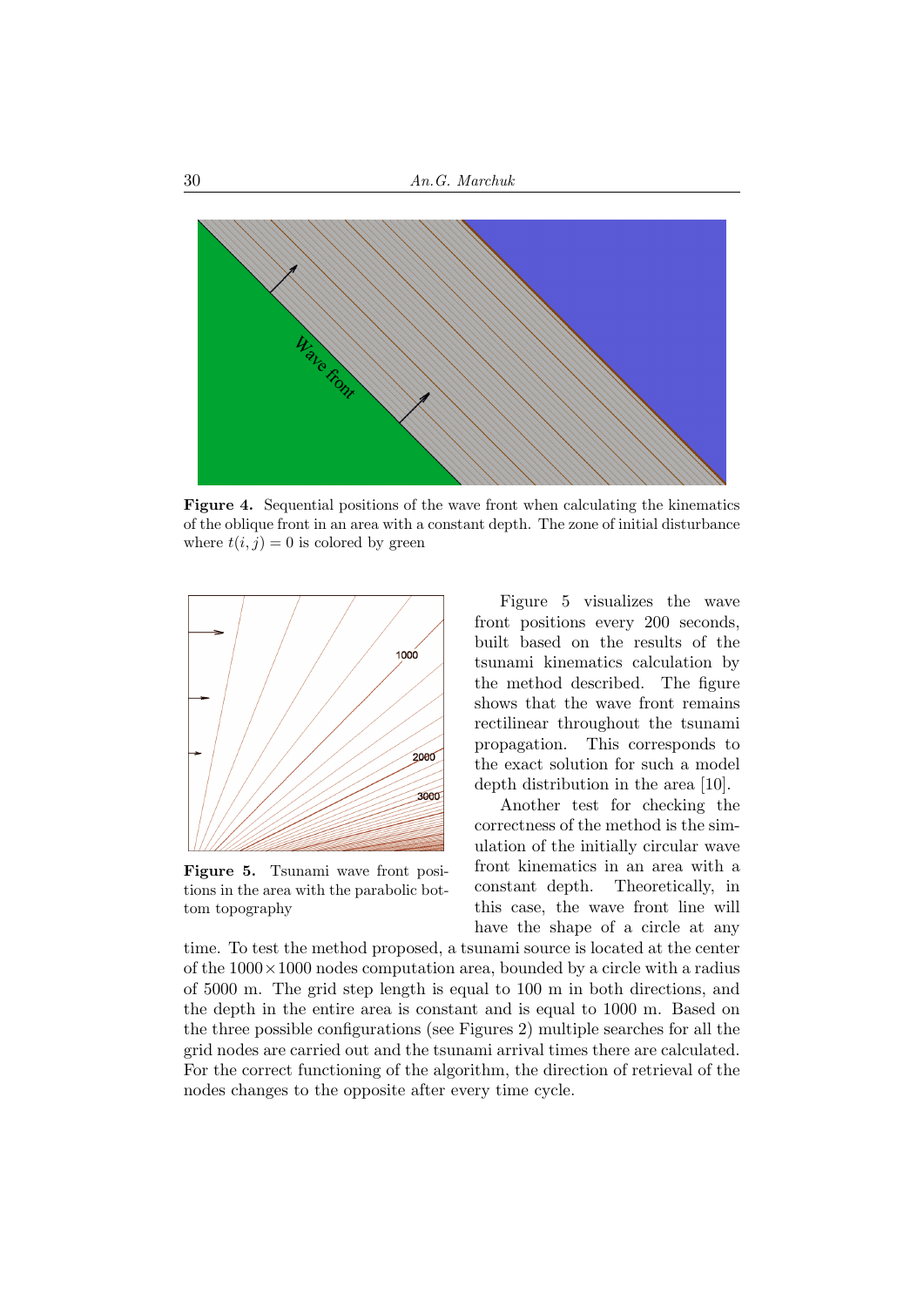

Figure 6. The isolines of the calculated wave arrival times from a round source to the nodes of the calculation grid when using the method proposed (a) and as a result of the calculation using the algorithm based on the Huygens principle (b)

Figure 6a visualizes the time isolines of the wave arrival times to the grid nodes obtained as a result of the calculation using the method proposed. The figure shows that the shape of the calculated wavefront is close to a circle at any time. This once again confirms the correctness of the method proposed. For the comparison, in Figure 6b, the results of testing on the same task of the Huygens method [11] are presented in the same form. It can be seen that using the method described in this paper, the resulting isochrones are closer to the exact solution than the wave front positions obtained by the grid method [11].

### Conclusion

A new method for finding the arrival times at the nodes of a rectangular calculation grid has been developed. It is based on the advancement of the wave front segments in the direction of the outer normal to them. Testing the method on several test tasks has shown its validity and effectiveness.

#### References

[1] Shokin Yu.I., Chubarov L.B., Novikov V.A., Sudakov A.N. Calculations of tsunami travel time charts in the Pacific Ocean / Models, Algorithms, Techniques, Results // Science of Tsunami Hazards.  $-1987. -$  Vol. 5, No. 2.  $-$ P. 85–113.